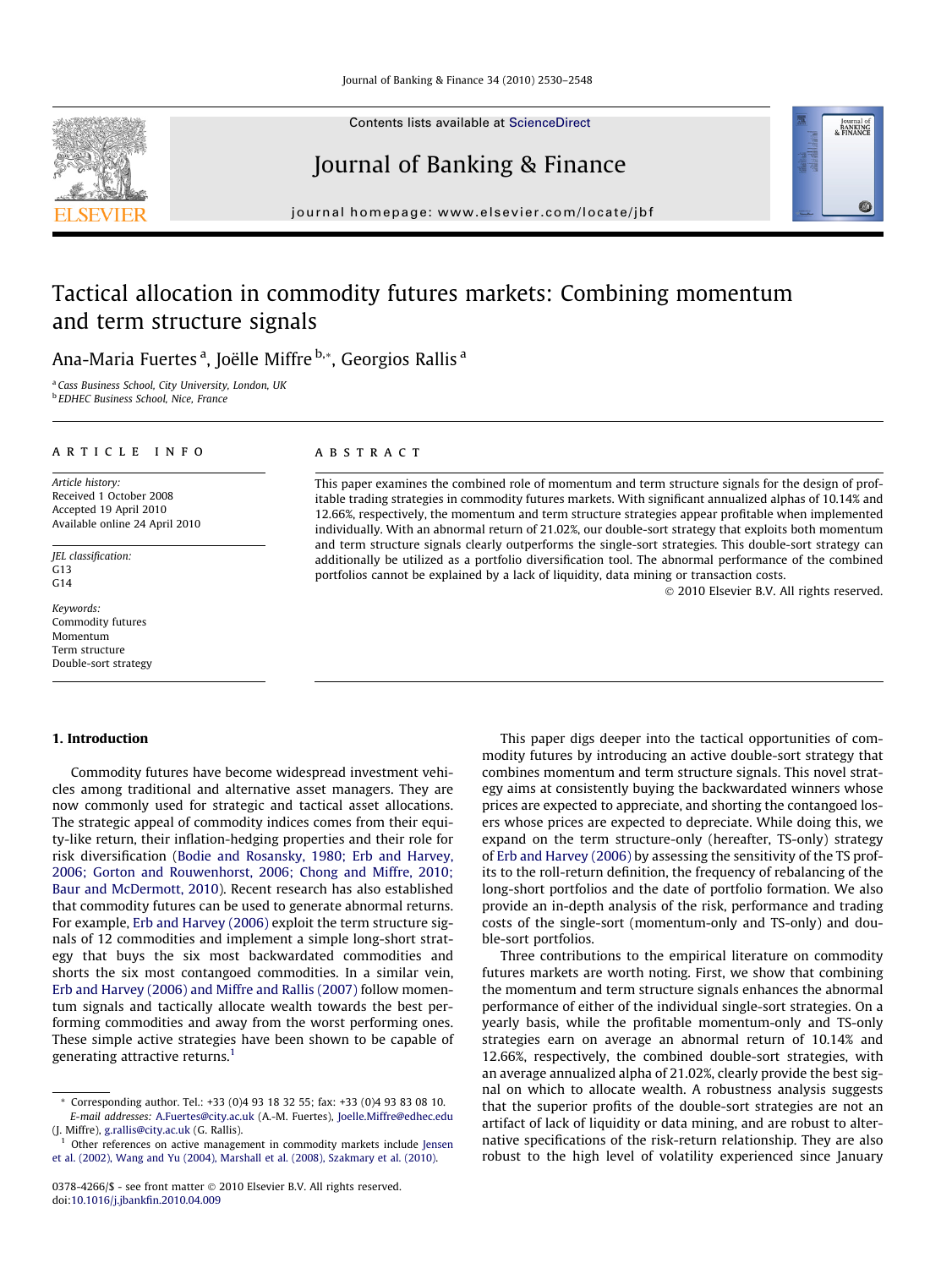2007. Second, the new commodity-based relative-strength portfolios emerge as excellent candidates for inclusion in well-diversified portfolios given the very low correlations between their returns and those of traditional asset classes. Hence, commodity futures may be tactically added to the asset mix of institutional investors not exclusively to earn abnormal returns but also to diversify the total risk of their global equity and/or fixed-income portfolios. Third, the proposed double-sort strategies are implemented on a small cross-section of contracts that are cheap to trade, liquid and easy to sell short. Net of reasonable transaction costs, they still generate a yearly net alpha of 20.41% on average.

The article proceeds as follows. Section 2 presents the dataset. Sections 3 and 4 analyze the profits of the individual momentum strategies and term structure strategies, while Section [5](#page--1-0) studies the performance of strategies that jointly exploit momentum and term structure signals. Section [6](#page--1-0) provides robustness checks and Section [7](#page--1-0) concludes.

## 2. Data

The dataset from Datastream International and Bloomberg spans the period January 1, 1979 to January 31, 2007. It consists of the daily closing prices on the nearby, second-nearby and distant contracts of 37 commodities: 13 agricultural futures (cocoa, coffee, corn, cotton, oats, orange juice, soybean meal, soybean oil, soybeans, sugar, wheat Kansas City, wheat CBOT, white wheat), 4 livestock futures (feeder cattle, frozen pork bellies, lean hogs, live cattle), 10 metal futures (aluminum, copper, gold, lead, nickel, palladium, platinum, silver, tin, zinc), 6 energy futures (Brent crude oil, crude oil, gas oil, heating oil, natural gas, unleaded gasoline), the futures on milk and lumber and two non-overlapping diammonium phosphate contracts. To avoid survivorship bias, we include contracts that started trading after January 1979 or were delisted before January 2007. The total sample size ranges from a low of 22 contracts at the beginning of the sample period to a peak of 35 contracts from July 1997 onwards.

This study investigates the sensitivity of the TS profits to the date at which futures returns are measured. Two approaches are used to compile time series of futures returns. First, we assume that we hold the nearby contract up to the month prior to maturity. At the end of that month (EOM hereafter), we roll our position over to the second nearest-to-maturity contract and hold that contract up to one month prior to maturity. The procedure is then rolled forward to the next set of nearest and second nearest contracts when a new sequence of futures prices is compiled. Second, we repeat this approach but, this time, the roll date is set to the 15th of the maturity month (15M hereafter) if the contract is traded on that day or to the 15th of the month prior to maturity otherwise. In both cases, futures returns are computed as the percentage change of the closing prices. Note that the rolling procedure used ensures that problems related to lack of liquidity are kept to a minimum since the nearest or second-nearest contracts are always used in the returns calculation.

Investors earn a total return on a fully-collateralized position in futures markets equal to the sum of the collateral return (e.g. treasury-bill rate earned on the notional amount of the futures contract) and the futures return (i.e. percentage change in the futures price). $2$  We assume therefore that investors hold unlevered positions in futures markets. Our long and short active strategies examined in isolation are fully collateralized. By construction, our combined long-short active strategies are therefore 50% collateralized.<sup>3</sup> The leverage is kept constant over time and the strategies are marked to market daily. Our combined long-short strategies could become fully collateralized if half of the trading capital was invested in the strategies and the rest held as collateral. The advantages of assuming fully-collateralized positions are twofold. First, the collateral can be used to pay for any margin calls and thus there should not be any liquidation of the futures positions before the end of the holding period because of a margin call. As liquid assets are available if and when needed, the unlevered positions have the merit of bearing little to no liquidity risk. Second, the single and double-sort strategies will generate a total return that includes not only the futures returns reported below (in Sections [3 to 6\)](#page--1-0), but also the return earned on the collateral in excess of any margin call. This article only reports the excess return of the active strategies and thus under-estimates the total performance of the active portfolios by an amount equal to the collateral return (minus any margin call).

#### 3. Single-sort strategies based on momentum

#### 3.1. Methodology

A growing literature establishes that momentum strategies generate significant abnormal returns in equity markets ([Jega](#page--1-0)[deesh and Titman, 1993, 2001](#page--1-0)).<sup>4</sup> In a recent paper, [Miffre and Rallis](#page--1-0) [\(2007\)](#page--1-0) extend this finding to futures markets. This paper follows the same approach and, accordingly, at the end of each month futures contracts are sorted into quintiles based on their average return over the previous R months (ranking period). The futures contracts in each quintile are equally weighted. The performance of both the top (winner) and bottom (loser) quintiles is monitored over the subsequent H months (holding period). The resulting R–H momentum strategy buys the winner portfolio, shorts the loser portfolio and holds the long-short position for H months.

Following [Moskowitz and Grinblatt \(1999\), Jegadeesh and Tit](#page--1-0)[man \(2001\) and Miffre and Rallis \(2007\)](#page--1-0) inter alia, the relativestrength portfolios are overlapping. For instance, with the 6–3 momentum strategy, the winner portfolio in, say, December is constructed by equally-weighting the top three quintile portfolios that were formed at the end of September (using March–August returns), October (using April–September returns) and November (using May–October returns). Hence, its December return is equal to the average return of those three overlapping portfolios. Likewise for the loser portfolio but with reference to the bottom three quintile portfolios. The return of the momentum strategy is then defined as the difference in the December returns of the winner and loser portfolios. Therefore an R–H momentum strategy implies forming portfolios at two distinct levels: at the end of each month individual commodity futures contracts are sorted into a winner (top quintile) portfolio and a loser (bottom quintile) portfolio based on the returns over the previous R months; then, effectively, at any point in time (month  $t$ ) an equally-weighted portfolio is held (shorted) that combines the H overlapping winner (loser) portfolios formed at the end of months  $t-1$ ,  $t-2, \ldots, t-H$ . This procedure is rolled forward monthly.

 $^{\rm 2}$  In line with the asset pricing literature, the futures return is often called 'excess return' as the collateral return is taken out of the total return to calculate the futures return.

 $3$  In line with [Gorton and Rouwenhorst \(2006\)](#page--1-0), the returns of the combined longshort strategies have been computed by subtracting the returns of the shorts from the returns of the longs. In futures markets this implies a gross exposure that is double that of our trading capital.

<sup>&</sup>lt;sup>4</sup> The profitability of momentum strategies has been shown to be related to different factors such as, for example, behavioral biases, industry effect, the business cycle, liquidity risk, trading costs, or time-varying unsystematic risk ([Barberis et al.,](#page--1-0) [1998; Daniel et al., 1998; Hong and Stein, 1999; Moskowitz and Grinblatt, 1999;](#page--1-0) [Chordia and Shivakumar, 2002; Lesmond et al., 2004; Sadka, 2006; Li et al., 2008\)](#page--1-0).